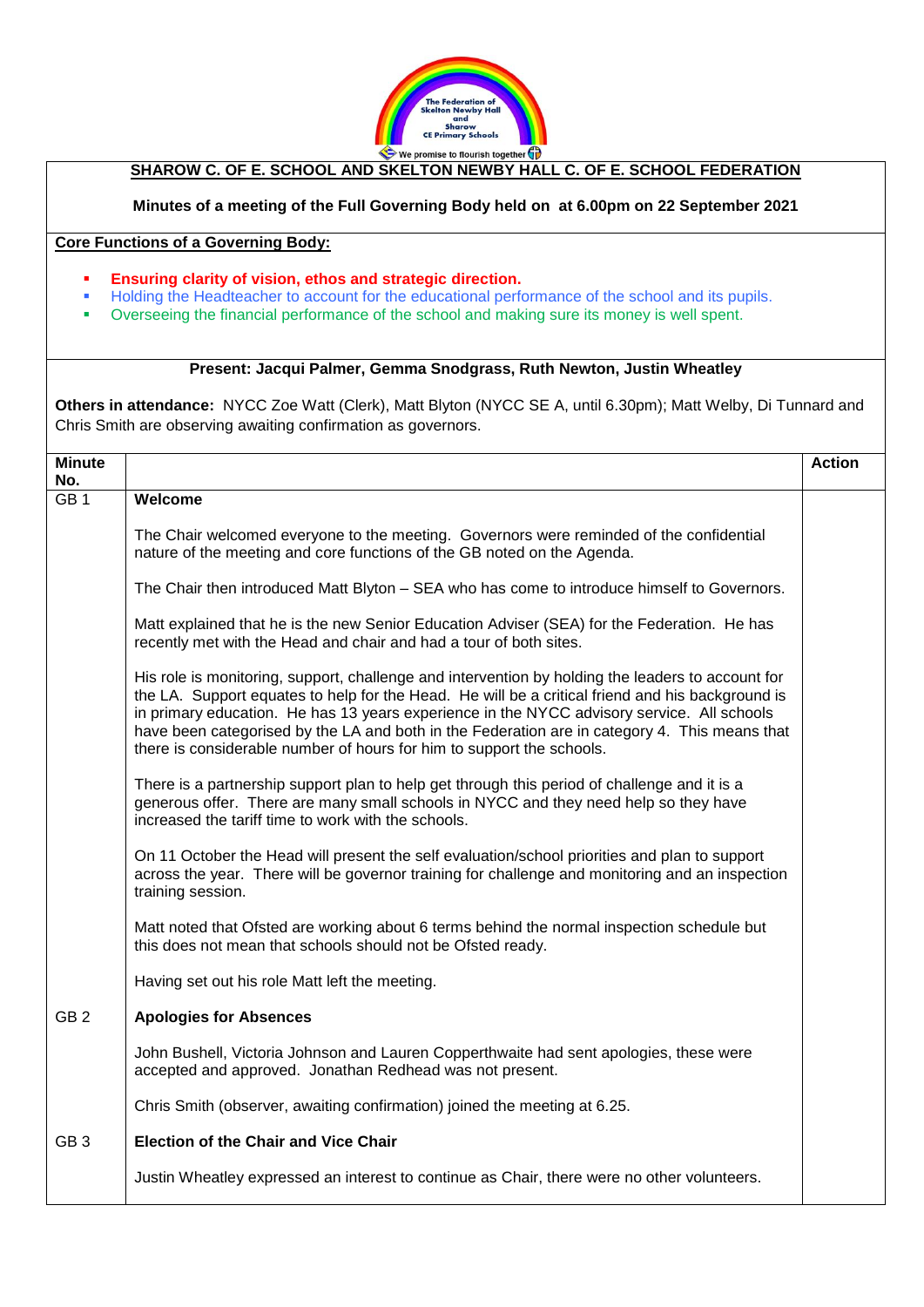|                 | Justin Wheatley was APPROVED as Chair for a one year term                                                                                                                                                                                                                                                                                                     |              |
|-----------------|---------------------------------------------------------------------------------------------------------------------------------------------------------------------------------------------------------------------------------------------------------------------------------------------------------------------------------------------------------------|--------------|
|                 | Ruth Newton offered to take up this role with the proviso that she did not have the capacity to<br>take the role of Chair going forward, there were no other expressions of interest.                                                                                                                                                                         |              |
|                 | Ruth Newton was APPROVED as Vice Chair for a one year term.                                                                                                                                                                                                                                                                                                   |              |
|                 | Both Justin and Ruth explained that they would not want to continue in post for a long period<br>and that succession planning was required. They would like other governors to shadow the<br>roles with a view to taking them in the future. Governors were asked to consider this (given that<br>approval is still being sought for 3 members of the board). |              |
| GB4             | Annual Register of Business and Personal interests                                                                                                                                                                                                                                                                                                            |              |
|                 | Governors were reminded to complete this form and return it to school.                                                                                                                                                                                                                                                                                        |              |
| GB <sub>5</sub> | <b>Register of Gifts and Hospitality</b>                                                                                                                                                                                                                                                                                                                      |              |
|                 | Governors were reminded to declare any gifts to the school office.                                                                                                                                                                                                                                                                                            |              |
| GB <sub>6</sub> | Declaration of interests in items for discussion                                                                                                                                                                                                                                                                                                              |              |
|                 | No declarations of interest were made. Governors noted the rules about confidentiality and the<br>need to declare interests in items if appropriate.                                                                                                                                                                                                          |              |
| GB7             | <b>Declaration of Confidential items</b>                                                                                                                                                                                                                                                                                                                      |              |
|                 | Nothing noted at this time. To be considered during the meeting.                                                                                                                                                                                                                                                                                              |              |
| GB <sub>8</sub> | Notification of Urgent Other Business not previously notified to the Chair                                                                                                                                                                                                                                                                                    |              |
|                 | <b>DBS</b><br>Wraparound care appointments and free places                                                                                                                                                                                                                                                                                                    |              |
| GB9             | To confirm the scheme of delegation to the Headteacher                                                                                                                                                                                                                                                                                                        |              |
|                 | This is contained within the Budget Management Policy which was not available at this time.<br>Governors APPROVED spending limits the same as last year.                                                                                                                                                                                                      |              |
|                 | Governors APPROVED that the Headteacher should have delegated authority to spend up to<br>£5k.                                                                                                                                                                                                                                                                |              |
| <b>GB10</b>     | <b>Standing Orders</b>                                                                                                                                                                                                                                                                                                                                        |              |
|                 | The standing orders had been distributed before the meeting. Discussion to take place later in<br>the meeting to agree the number of meetings. Governors were happy with the timescales in the<br>standing orders.                                                                                                                                            | <b>CLERK</b> |
|                 | Note from clerks training (25/9) – NYCC is in the process of approving new standing orders to<br>take into account hybrid meetings etc. Once received governors can approve this as an up to<br>date document.                                                                                                                                                |              |
| <b>GB11</b>     | The NGA Code of Conduct had been distributed with the papers.                                                                                                                                                                                                                                                                                                 |              |
|                 | Governors APPROVED the NGA Code of Conduct 2021                                                                                                                                                                                                                                                                                                               |              |
| <b>GB12</b>     | Approval of the Minutes of the previous meeting                                                                                                                                                                                                                                                                                                               |              |
|                 | Governors approved the following minutes for signature by the Chair.                                                                                                                                                                                                                                                                                          |              |
|                 | 8 September (for July) 2021                                                                                                                                                                                                                                                                                                                                   |              |
|                 |                                                                                                                                                                                                                                                                                                                                                               |              |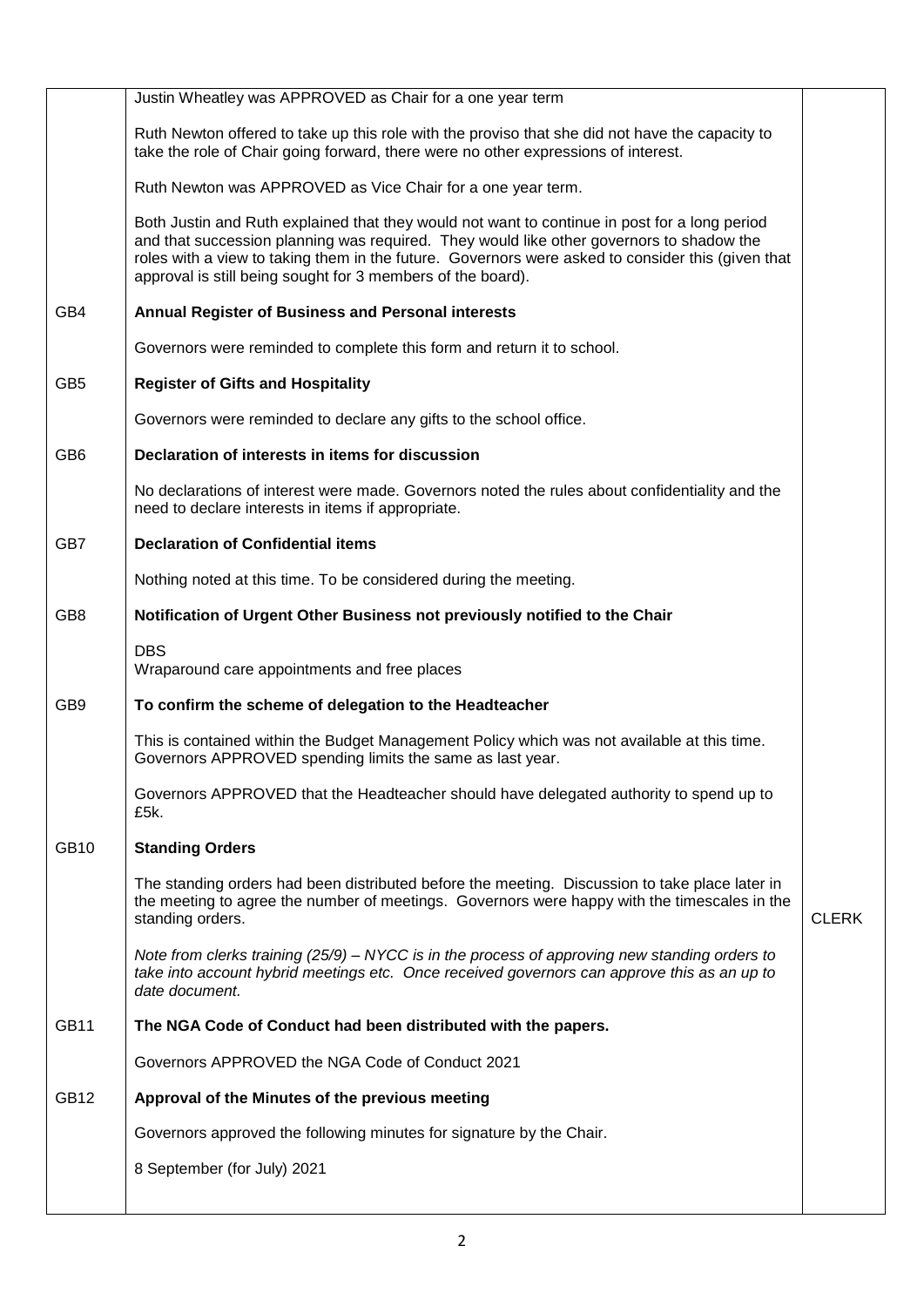| GB13        | <b>Matters Arising from the minutes</b>                                                                                                                                                                                                                                                                                                                                                                                                                        |               |  |
|-------------|----------------------------------------------------------------------------------------------------------------------------------------------------------------------------------------------------------------------------------------------------------------------------------------------------------------------------------------------------------------------------------------------------------------------------------------------------------------|---------------|--|
|             | Nothing to raise.                                                                                                                                                                                                                                                                                                                                                                                                                                              |               |  |
| <b>GB14</b> | <b>School Improvement/Ofsted Actions/Report</b>                                                                                                                                                                                                                                                                                                                                                                                                                |               |  |
|             | The SEF (self evaluation form) is based on information from last year. It is a mixture of SIAMS<br>and Ofsted.                                                                                                                                                                                                                                                                                                                                                 |               |  |
|             | The document identifies actions and will be looked at by stakeholders                                                                                                                                                                                                                                                                                                                                                                                          |               |  |
|             | $SEF =$ opportunity to see what has gone on.                                                                                                                                                                                                                                                                                                                                                                                                                   |               |  |
|             | $SIP$ (school improvement plan) = priorities for this year                                                                                                                                                                                                                                                                                                                                                                                                     |               |  |
|             | The SIP is a live document e whole document is constantly updated. Difficulties in school at the<br>moment have limited the time to begin to work on it so some milestone dates may need to be<br>extended.                                                                                                                                                                                                                                                    |               |  |
|             | Last year the governing board created a strategic vision. The SIP reflects these strategic goals<br>which were set by the Governing Body. Governors noted and appreciated the clear continuity<br>stemming from school vision, through strategic goals, and then into school improvement,                                                                                                                                                                      |               |  |
|             | Governors APPROVED the school improvement plan.                                                                                                                                                                                                                                                                                                                                                                                                                |               |  |
|             | GOVERNOR CHALLENGE: In H&S asbestos monitoring checks are mentioned - what is this?<br>An asbestos survey shows where there is asbestos in schools. This is safe if left alone and will<br>be monitored regularly. The new training suggests photographing it so that changes can be<br>recognised. At Skelton it is under the floor in the outside classroom and in both schools in the<br>boiler house. The school admin has undertaken training to monitor. |               |  |
|             | GOVERNOR CHALLENGE: There were 4 H&S actions at Skelton: Asbestos (see above),<br>legionella, DSE assessments and emergency lighting. The Head explained that the legionella<br>checks had missed the cold water system - this has been rectified, DSE assessments are<br>taking place and the emergency lighting requires a key which is also being rectified.                                                                                                |               |  |
|             | GOVERNOR CHALLENGE: who is the designated teacher for PLAC/LAC - this is the Head<br>who has done the training but would seek support if a number of children arrived at the<br>Federation schools. The Head would be the point of contact and liaise with the Virtual Head.                                                                                                                                                                                   | <b>SCHOOL</b> |  |
| <b>GB15</b> | <b>Pupil Premium</b>                                                                                                                                                                                                                                                                                                                                                                                                                                           |               |  |
|             | Standing item with no updates. Noted that Matt Blyton champions service pupils and will be a<br>great source of knowledge with this.                                                                                                                                                                                                                                                                                                                           |               |  |
| <b>GB16</b> | <b>Sports Funding</b>                                                                                                                                                                                                                                                                                                                                                                                                                                          |               |  |
|             | Standing item with no updates.                                                                                                                                                                                                                                                                                                                                                                                                                                 |               |  |
| GB17        | Safeguarding                                                                                                                                                                                                                                                                                                                                                                                                                                                   |               |  |
|             | GOVERNOR CHALLENGE: Who is the DSL and who is responsible if she is not around? The<br>Head is the Safeguarding lead. Kirsteen Dixon is base leader and DDSL                                                                                                                                                                                                                                                                                                   |               |  |
|             | The Head reported that the Single Central Record has been checked by NYCC HR department<br>this term. This was very rigorous. The report will be shared with governors.                                                                                                                                                                                                                                                                                        | <b>HEAD</b>   |  |
|             | The Head is undertaking 4 hours of training next week on the effective culture of safeguarding in<br>your school.                                                                                                                                                                                                                                                                                                                                              |               |  |
|             | All Governors to read KCSiE (Keeping Children Safe in Education) and email school office/clerk<br>to confirm this.                                                                                                                                                                                                                                                                                                                                             |               |  |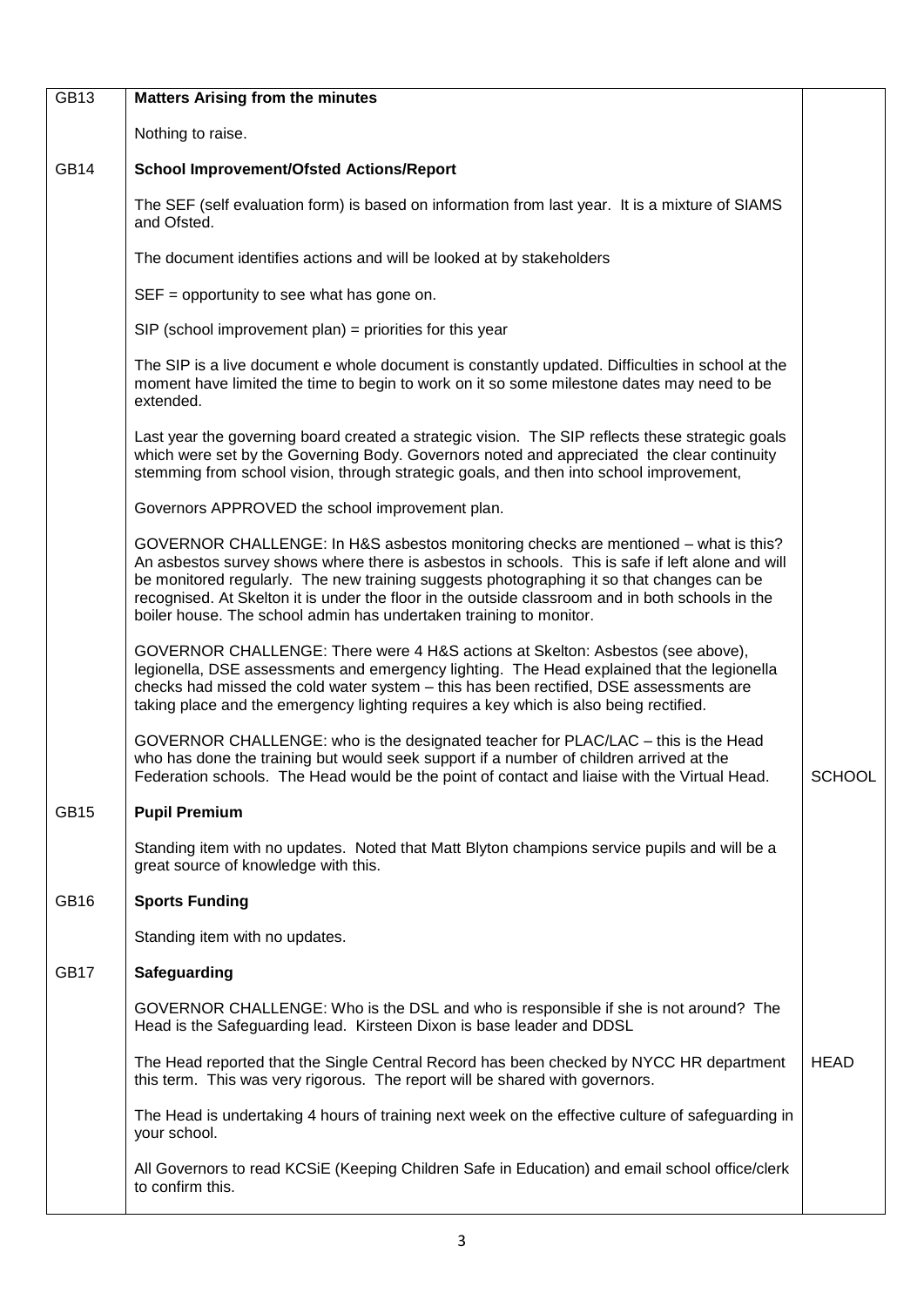|             | Nothing further to report since the last meeting.                                                                                                                                                                                                           |  |  |  |
|-------------|-------------------------------------------------------------------------------------------------------------------------------------------------------------------------------------------------------------------------------------------------------------|--|--|--|
| <b>GB18</b> | <b>Governor Effectiveness</b>                                                                                                                                                                                                                               |  |  |  |
|             | <b>GB Management Plan:</b>                                                                                                                                                                                                                                  |  |  |  |
|             | The Chair has compiled a Governing Board Management Plan from various sources. It looks at<br>strategic and financial priorities                                                                                                                            |  |  |  |
|             | The main areas are:<br><b>Finance and Resources</b><br>School Improvement<br>Safeguarding                                                                                                                                                                   |  |  |  |
|             | We currently pay for 6 meetings per year but the Chair would like to increase this to 8. This has<br>financial implications.                                                                                                                                |  |  |  |
|             | Governors APPROVED 6 FGB and 2 committees                                                                                                                                                                                                                   |  |  |  |
|             | <b>Improvement Priorities:</b>                                                                                                                                                                                                                              |  |  |  |
|             | Training and organisation. The Chair explained that all governors must undertake some<br>1.<br>training to improve effectiveness. We can't challenge appropriately if we do not have the<br>knowledge.                                                      |  |  |  |
|             | 2. Organisation. Membership of the Board and attending meetings is essential. Going<br>forward there must be clarity of expectation and accountability with a timescale for all<br>actions.                                                                 |  |  |  |
|             | Actions. A table of actions and timescales will be added to the minutes.                                                                                                                                                                                    |  |  |  |
|             | 3. Effective Monitoring. We must ensure we follow a timetable and report back to the FGB<br>meetings.                                                                                                                                                       |  |  |  |
|             | 4, Academies Programme - we have been asked by the Diocese to consider this. The Head<br>has forwarded the Diocesan newsletter and asked all governors to attend one of the briefings:                                                                      |  |  |  |
|             | 1 October 9.30-11am<br>4 October 4.30-6pm<br>6 October 6.30-8pm                                                                                                                                                                                             |  |  |  |
|             | These are all virtual. Proper consideration should be given to this area going forward.<br>Governors agreed to review it at the end of the year.                                                                                                            |  |  |  |
|             | <b>Working parties:</b>                                                                                                                                                                                                                                     |  |  |  |
|             | 2 working parties are required: Skelton strategy and Governor communication (two-way<br>communication is required)                                                                                                                                          |  |  |  |
|             | The Governing Body to provide a remit.                                                                                                                                                                                                                      |  |  |  |
|             | MW agreed to work on social media and be part of this group.                                                                                                                                                                                                |  |  |  |
|             | Chair and Vice Chair will write remits for the 2 working parties by 10 October and email round.                                                                                                                                                             |  |  |  |
|             | Staffing at Skelton School was discussed as was the current workload of the Head which is<br>unsustainable.                                                                                                                                                 |  |  |  |
|             | GS and CS agreed to be on the Skelton working party.                                                                                                                                                                                                        |  |  |  |
|             | GOVERNOR CHALLENGE: What can the GB do to help the Head? The Head explained that at<br>the moment she is unable to do her duties like meeting staff. The Governors agreed to help<br>man the wraparound care occasionally while this situation is resolved. |  |  |  |

 $\lfloor$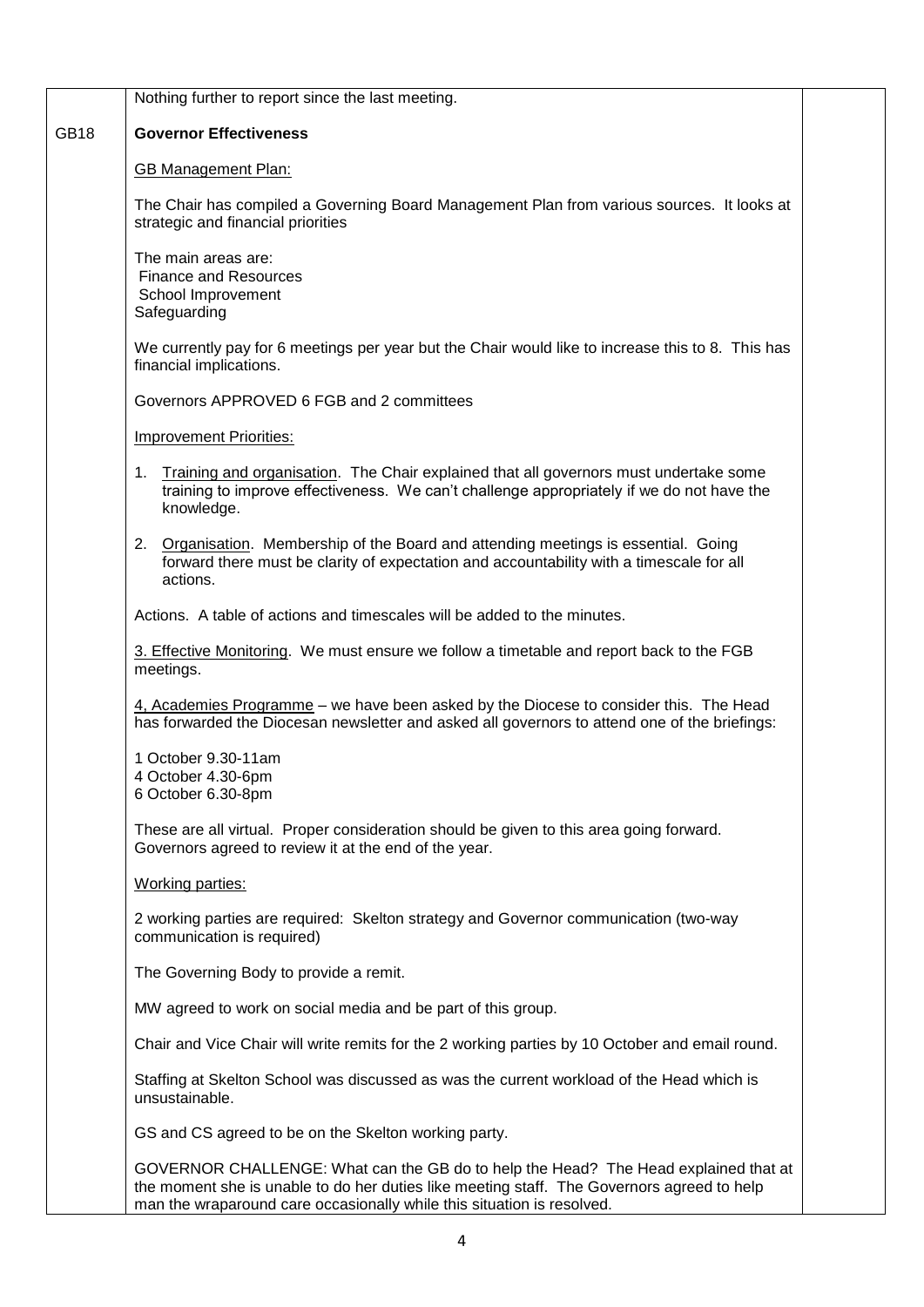|             | Communication                                                                                                                                                                                               | <b>CHAIR</b>   |
|-------------|-------------------------------------------------------------------------------------------------------------------------------------------------------------------------------------------------------------|----------------|
|             | JR and VJ will be asked to join this working party.                                                                                                                                                         |                |
|             | <b>KCSiE</b>                                                                                                                                                                                                |                |
|             | All Governors to read and confirm (see safeguarding)                                                                                                                                                        |                |
|             | <b>GDPR</b>                                                                                                                                                                                                 |                |
|             | The Head confirmed that this is in place.                                                                                                                                                                   |                |
|             | To appoint Governors with specific responsibilities                                                                                                                                                         |                |
|             |                                                                                                                                                                                                             |                |
|             | Not yet assigned safeguarding, H&S, Health and wellbeing, Improve reading across federation,<br>develop early years provision                                                                               |                |
|             | Matt Welby - SEND, reading, early years<br>Di Tunnard- School Vision and personal development<br>Chris Smith - all children will flourish<br>Justin Wheatley- curriculum<br>Ruth Newton - Leadership        | GOVS           |
|             | Gemma Snodgrass - Ofsted compliant website                                                                                                                                                                  |                |
| GB19        | To agree a timetable for Governor Visits                                                                                                                                                                    |                |
|             | All governors were asked to attend training on 5 October 4.30-6.30 – Monitoring and evaluating<br>your church school. (MB to be rescheduled as it was felt this was important training from the<br>Diocese) | Clerk/<br>govs |
|             | Each link governor will be asked to plan their monitoring cycle After they have attended<br>monitoring training. They will be provided with a structure for planning their monitoring.                      |                |
|             | Governing Board Skills Audit/Constitution/Re-constitution/Governor details                                                                                                                                  |                |
| GB20        | The skills audit needs updating with the new governor details. This will identify areas requiring<br>training. Action                                                                                       |                |
|             | <b>Governor Training</b>                                                                                                                                                                                    | GOVS           |
|             | There is bespoke training for Governors in the Federation. All governors are asked to attend on<br>the following dates:                                                                                     |                |
| GB21        | Tuesday 9 November - 6.30-8pm<br>Tuesday 18 January - 6.30-8pm<br>Tuesday 8 March - 6.30-8pm                                                                                                                |                |
|             | There are also a number of NGA elearning courses. Please let school/Chair/Clerk know when<br>you complete any of these.                                                                                     |                |
| <b>GB22</b> | Note from Clerk - NYCC courses are not yet published but all new governors should complete<br>an introduction to governance training course.                                                                |                |
|             | Communication                                                                                                                                                                                               |                |
|             | This will be covered by the working party discussed above.                                                                                                                                                  |                |
|             | GOVERNOR CHALLENGE; Can we have an informal Whatsapp group? Agreed this would be<br>possible.                                                                                                               |                |
|             | <b>Policies for Approval</b>                                                                                                                                                                                |                |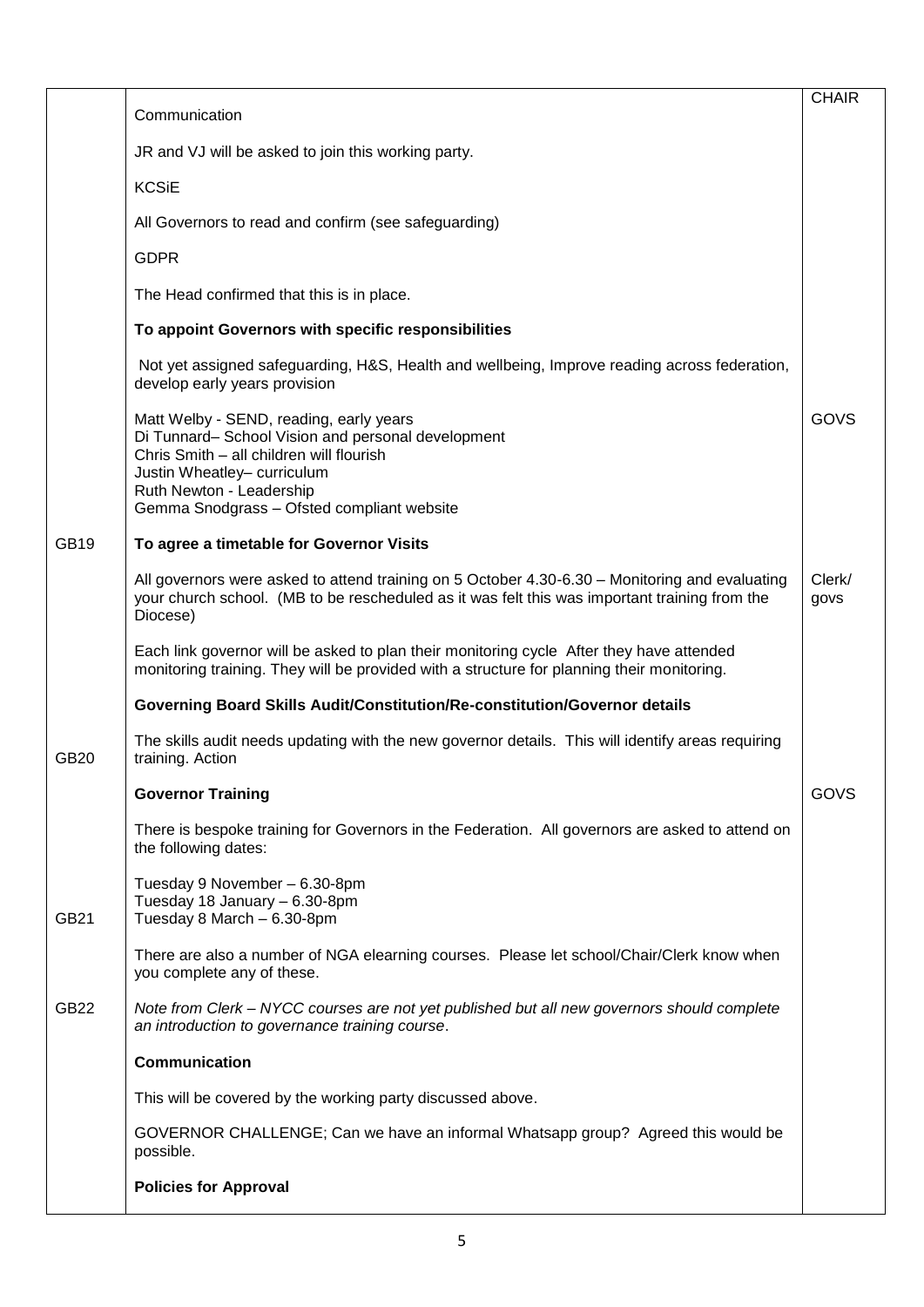|                  | The following policies/guidance had been distributed before the meeting and were APPROVED<br>for use in both Federation schools                                                                                                                                                                                             |                         |
|------------------|-----------------------------------------------------------------------------------------------------------------------------------------------------------------------------------------------------------------------------------------------------------------------------------------------------------------------------|-------------------------|
| GB <sub>23</sub> | <b>Allergens Policy</b><br>Children with health needs who cannot attend school Policy<br>Designated teacher for LAC/PLAC<br><b>Disciplinary Procedure</b><br><b>First Aid Policy</b><br>Scheme for paying Governor Allowances                                                                                               |                         |
| <b>GB24</b>      | Health and Safety Policy - Skelton<br>Health and Safety Policy - Sharow<br><b>School Medical Policy</b><br><b>Probationary Procedure</b><br><b>Headteacher Performance Management</b>                                                                                                                                       |                         |
|                  | This meeting has been postponed until 13 October at 4pm. Another governor is required for the<br>committee.                                                                                                                                                                                                                 |                         |
|                  | The Chair will email all governors to fill this.                                                                                                                                                                                                                                                                            |                         |
|                  | To deal with any matters agreed for consideration under item 5                                                                                                                                                                                                                                                              |                         |
|                  | <b>DBS Checks</b>                                                                                                                                                                                                                                                                                                           |                         |
| GB25             | The Head explained that previously Governors had approved renewal of all DBS checks every 5<br>years. However NYCC do not demand this and they deem their spot checking to be sufficient.<br>It does save time and money. She would like to reduce the time and cost to school by reverting<br>to the NYCC checking system. | JWH to<br>contact<br>VJ |
|                  | Governors APPROVED the return to random sampling for renewal of DBS checks.                                                                                                                                                                                                                                                 |                         |
| <b>GB26</b>      | <b>Wraparound Care</b>                                                                                                                                                                                                                                                                                                      |                         |
|                  | The Head explained the current situation with regard to supervision/recruitment of staff.<br>Governors were concerned for the welfare of the Head and agreed to help while all checks are<br>undertaken on those who have been recruited.                                                                                   |                         |
|                  | The Head then explained that staff cannot help in club if they have to pay for their children. She<br>would like governors' thoughts on this.                                                                                                                                                                               |                         |
|                  | Governors AGREED free places should be given at the discretion of the Head.                                                                                                                                                                                                                                                 |                         |
|                  | <b>Headteacher Wellbeing</b>                                                                                                                                                                                                                                                                                                |                         |
|                  | The Head sought Governors approval to work from home one day per month as a strategic day.                                                                                                                                                                                                                                  |                         |
|                  | GOVERNOR CHALLENGE: would this be one full day or two half days? One Full Day as it<br>would be most effective to do that.                                                                                                                                                                                                  |                         |
|                  | Governors APPROVED a full day per month for the Head to work at home.                                                                                                                                                                                                                                                       |                         |
|                  | <b>Foundation Governors</b>                                                                                                                                                                                                                                                                                                 |                         |
|                  | RN sought clarification from the Instrument of Governance on who appoints Foundation<br>Governors. The Instrument says it is the Diocese of Leeds.                                                                                                                                                                          |                         |
|                  | How has this meeting impacted on the welfare and progress of our pupils?                                                                                                                                                                                                                                                    |                         |